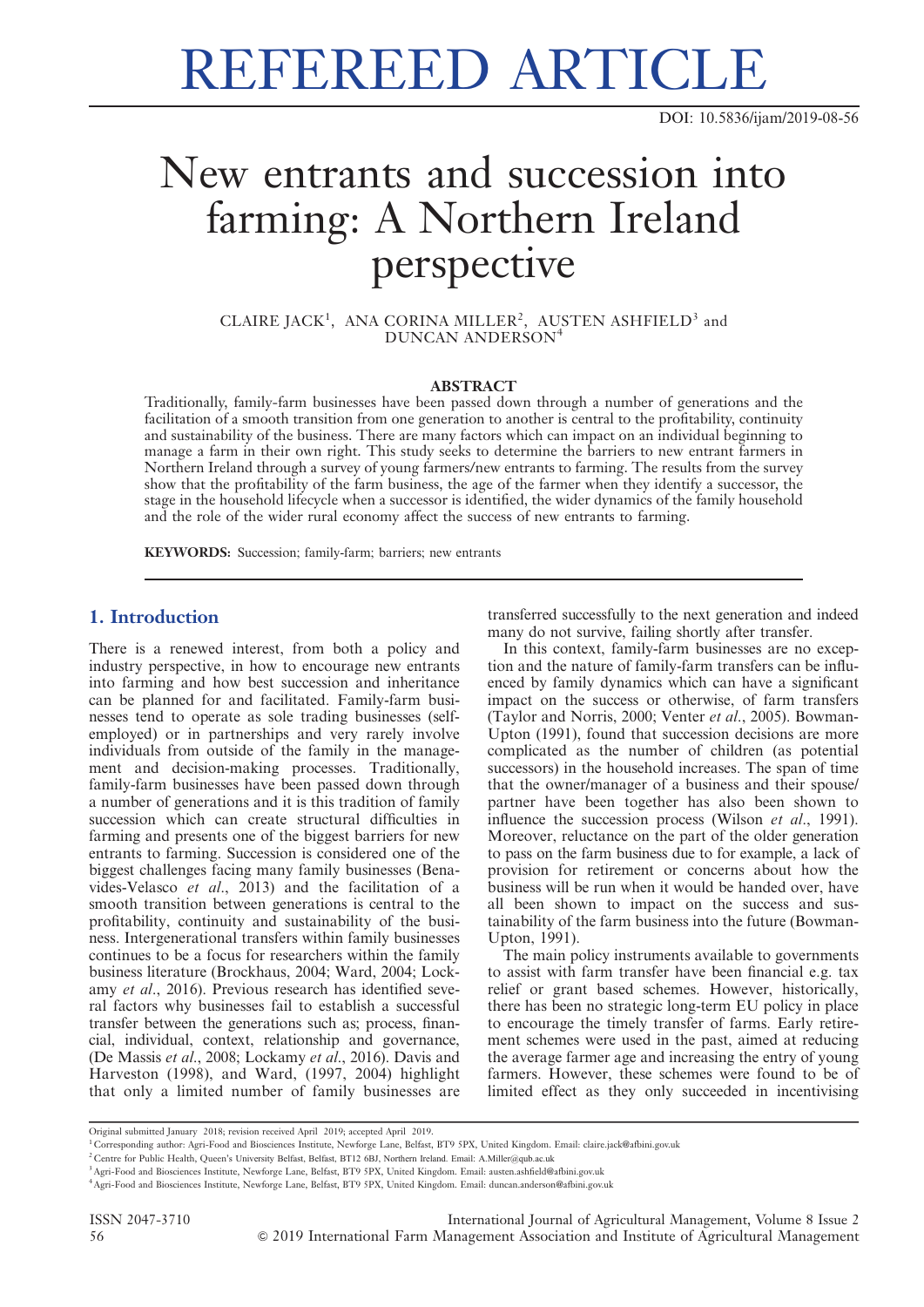farmers who were already close to retirement, (Caskie et al., 2002; Hennessy, 2014). An alternative to early farm retirement schemes is the new entrant schemes, and while there is a paucity of information on the success of new entrant schemes, indications are that new entrant schemes could be more effective than early retirement schemes at restructuring the sector (Davis et al., 2013).

Outside of these issues around succession and inheritance, there are other issues that have been shown to create barriers for new entrants to farming. The sustainable profitability of the farm is a major difficulty for new entrants into the industry with most farms not able to support an additional family member (ADAS, 2004). Milne and Butler (2014) found that long working hours, often in inclement weather conditions can, alongside the uncertainty of returns, deter new entrants to the farming industry. Accessing training and knowledge, as well as the location of the farm when it comes to accessing off-farm labour to secure additional income, were also identified as barriers by Milne and Butler (2014). Moreover, low land mobility and high capital input combined with low levels of farm profitability have made it very difficult for new entrants to enter farming through the purchase of a farm (Matthews, 2014).

The structure of farming in Northern Ireland (NI) is somewhat different compared to the United Kingdom (UK) but not unlike that found in other EU member states. The majority of farms are very small, family owned and operated businesses. Some 77 percent of NI farms are categorised as very small; that is, requiring less than one Standard labour unit<sup>5</sup>, therefore, generally not big enough to provide full-time employment for one person, (DAERA, 2018a). About two thirds of the smallest farms specialize in beef and sheep production. Over half of these farms are managed on a part-time basis, either by combining them with income from off-farm employment or self-employment or in the case of older farmers, with pension income, (Jack et al., 2009). Over the last decade, the number of farms in NI has been relatively constant with 24,900 farms reported in 2018 (DAERA, 2018b) and an average land area per farm of 40.9 hectares compared to an average of 79.9 hectares in the UK and 34.3 hectares for the EU-15, (DAERA, 2018a).

In view of the current structure of family-farm businesses in Northern Ireland, changes within the sector might provide challenges for the existing workforce. The sector is being driven by new innovations and technologies with farm operators being encouraged to adopt these new practices in order to increase farm productivity, maintain or increase profitability and ensure farm business sustainability. Younger farmers tend to be more efficient and innovative compared to older farmers (Potter and Lobley, 1996; Lobley et al., 2010; Howley et al., 2012) as well as contribute most to fostering innovation and resource efficiency within the industry (Dellapasqua, 2010). However, the farming population in the EU is on-average an ageing population (Eurostat Yearbook, 2016) and, therefore, from the perspective of sector sustainability, there is an increased need to encourage more young people into farming.

At a family-farm business level, there has been limited research undertaken to examine and explore the nature of barriers to new entrants to farming. While some barriers to farming may be universal (i.e. apply to all farms for example, how succession is managed) others could be quite regional in nature or specific to farm type (i.e. the ability to secure off-farm employment to make the farm more sustainable and the type of employment available will be influenced by the spatial location of the farm). The aim of this paper is to examine the nature and extent of barriers to new entrants into farming in a Northern Ireland context.

# 2. Data description and methodology

To explore fully the nature of these barriers at a Northern Ireland level, a survey of new entrants to farming was conducted by the Agri-Food and Bioscience Institute (AFBI) in Northern Ireland. The survey aimed to explore the experience of young farmers/new entrants to farming, focusing on their levels of education and training, whether they were currently farming full-time or part-time, what other employment they were engaged in (if any), their attitudes to farming as a career and the barriers and issues around establishing a sustainable farm business. The survey was initially piloted in an online format in February 2015 with forty-two agriculture students undertaking a level 2 course. The responses to the pilot (20 completed) identified some minor editorial revisions to the questionnaire.

Respondents were recruited from a cohort of part-time students undertaking a tailored Level 2 course in agriculture designed to support the provision of the new 'Young Farmers Scheme' under the 2014-2020 CAP reform<sup>6</sup>. The students were undertaking the course through evening classes, over a twenty week period at various venues throughout Northern Ireland. An email with the link to the online survey was sent to all the 2,200 Level 2 registered agriculture students in mid-February 2015. The questionnaire remained 'open' for six weeks and follow up reminder emails were sent to the students through their tutor before the online survey closed.

In total, 420 completed responses were received from the students participating on the course, giving a response rate of 19 percent. This response rate would be quite typical for current web-based questionnaires, (Deutskens et al., 2004 and Tobin et al., 2012). Although this sample group is not statistically representative of all new and perspective entrants to farming across the farming population in Northern Ireland, the results provide a useful insight into intentions and attitudes and the perceived barriers to entering farming from the perspective of this defined cohort group.

The average farm size was 40.8 hectares of owned land while 60 percent of respondents indicated that they also rented some land. The main enterprises of those surveyed<sup>7</sup> were beef cow enterprises, (50 percent), sheep, (22 percent), beef finishing, (12 percent), dairying, (11 percent), and other (i.e. pigs, poultry, arable ( 5 percent). Seventy six percent of those surveyed had some form of employment outside farming, with 78 percent working full-time, 19 percent working part-time (less than 30 hrs per week) and the remainder employed in casual/

 $5$ Standard labour unit = 1900 hours. In UK agricultural statistics, business size is described in terms of five SLR size bands (very small, small, medium, large, and very large).

<sup>&</sup>lt;sup>6</sup> The course was delivered by the College of Agriculture Food and Rural Enterprise (CAFRE).

 $7$  The main enterprise being defined as the one which contributes most to farm business income.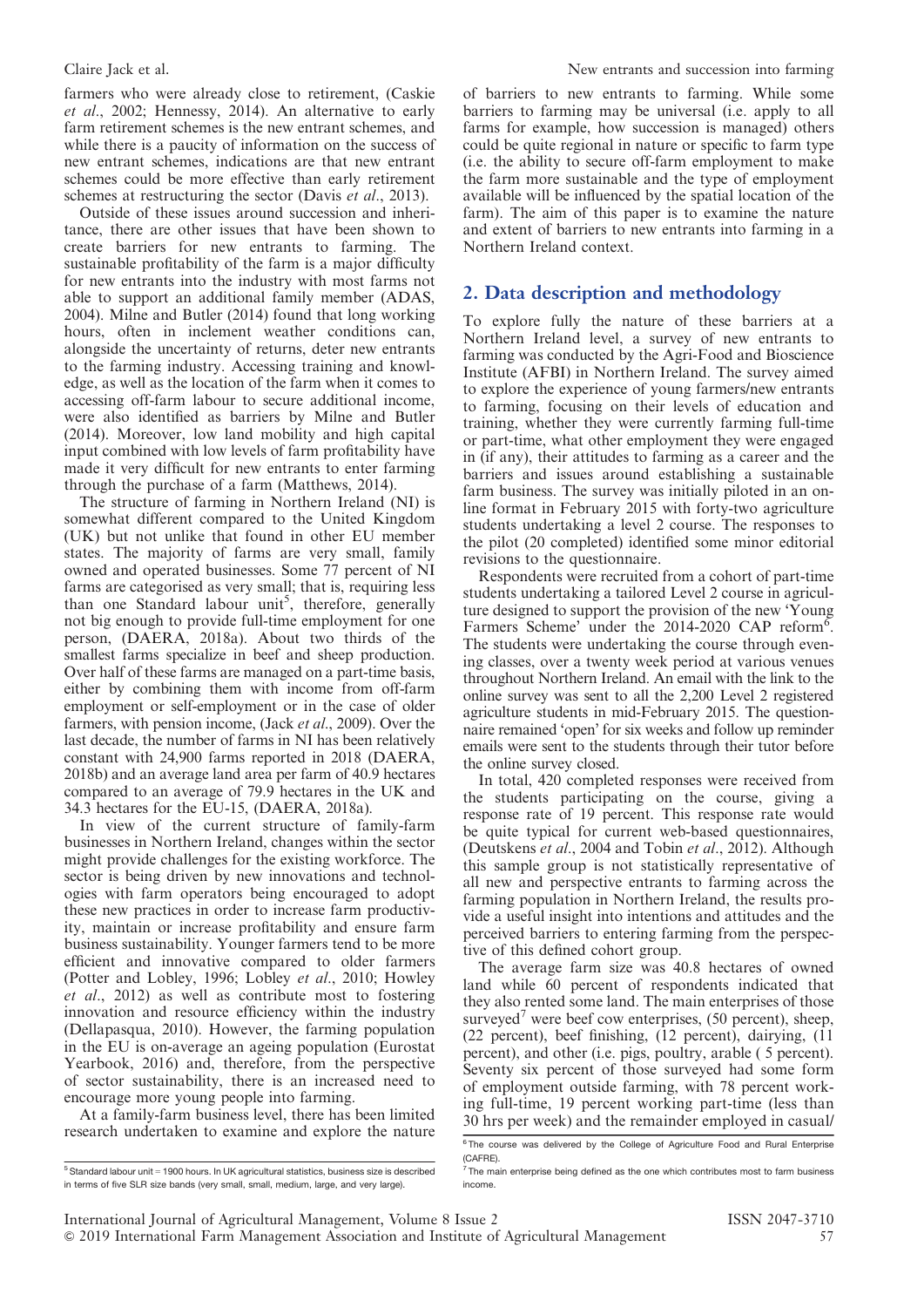seasonal employment. Fifty five percent of the respondents indicated that they work 30 hours or less per week on the farm, the majority of whom, 40 percent, work between 15 and 30 hrs per week on the farm. Eighty eight percent of the respondents were males and 12 percent were female. The average age of respondents was 35 years and had on average, attained a higher level of education compared to the wider farming population in Northern Ireland. The highest level of qualification for 17 percent of those surveyed was a professional qualification while a further 23 percent had a degree level qualification. In terms of farm ownership, the majority of the farms were owned by the respondent's family, 98 percent, with 55 percent being owned by the same family for more than sixty years. Forty eight percent of respondents self-reported that their role on the farm was both working on the farm and a 'joint-decision maker', mainly in conjunction with their father and/or mother. Twenty six percent of respondents described themselves as both working on the farm and being the sole decision maker. A fifth of respondents indicated that they were the current legal owners of the farm, with 74 percent indicating that they became owners through inheritance, the remainder, 26 percent having purchased the farm/land. Although a significant percentage, these land purchases could be within families as sales of farms land through private treaty, which is a common method of sale within the Irish agricultural market, (Jordan, 2019). Three quarters of respondents indicated that they had been making the day-to-day decisions on the farm for 5 years or less with 46 percent making the main day-to-day decisions on the farm for the last 1 or 2 years.

# 3. Results

### Barriers to new farming entrants

Respondents who indicated that they would be interested in establishing a new enterprise in their own right on the existing farm were asked to rank the main difficulties/ barriers which they thought they would encounter when establishing their new enterprise (Figure 1). Securing finance was identified as the main difficulty followed by the lack of profitability in existing farming enterprises and the availability of land.

Respondents were then asked to respond to a range of statements in relation to what they perceived to be some of the difficulties/barriers for young people entering farming. The responses are represented in Figure 2. Individuals owning farms but not actually farming (nonfarming landowners) were considered the main barrier to young people wanting to farm. This is also reflected in the high number of responses agreeing or strongly agreeing with the statement, 'the current system of land letting through conacre<sup>8</sup> can make it difficult to get into farming and also impact on future medium to long term investment decisions'. Respondents indicated that although it had always been hard to get into farming in your own right as a young person, the perception is that it is now much harder compared to previous generations and, in reality, inheriting a farm was the main way that a young person could get into farming. There was also a perception that core farming skills are in danger of being lost, as young people choose not to farm, or farm in such a way that they do not build up and retain their knowledge and skills.

In relation to the barriers to pursuing farming and maintaining a sustainable farming business, respondents indicated that broader economic and social factors (beyond the availability of capital from banks, working capital, cash flow issues and the cost and availability of land) were important when considering farming as a career. For example, the availability of good off-farm employment opportunities locally, and how well farming fits in around a spouse's/partner's off-farm employment, and the overall attractiveness of farming as a career were identified as being important.

Figure 3 shows the perception towards different support and policy measures, which may assist new entrants to become established in farming. Financial support directed specifically at young farmers wanting to farm in their own right is the highest ranking response, however, there are positive responses to other aspects of support, particularly in relation to advice to both retiring farmers and new entrants, mentoring and farming partnership schemes for young farmers, more flexible approaches to the terms and taxation issues around land letting and support mechanisms to remove perceived barriers to retirement.

### Farm transfer issues

Respondents were then asked an open-ended question ''When a farm is being passed on within the family

from one generation to the next, what would you say the main difficulties are in achieving a smooth handover?''

Four distinctive themes emerged in the responses to this question:

- (i) The future financial viability of the farm;
- (ii) Inter-generational issues (i.e. between generations for example, children, parents and grandparents);
- (iii) Issues across the current generation;
- (iv) Issues around planning (financial and administrative).

### The future financial viability of the farm

In terms of the concerns raised around the future financial viability of the farm respondents highlighted that: ''If the farm has to be split up then it is no use as a farm''. Other respondents indicated that if a farm has been run down leading up to retirement then financing new enterprises can be difficult: "It can be difficult now to get the finance required to launch the inherited farm as a new business''. The ability of farms to support two families was also raised as an issue. "If the farm is not big enough young farmers take off-farm employment and their priorities change and their focus changes to work, young family etc. .... so parents end up staying at the helm longer''. Concerns were also raised around the level of farm investment and associated debts as well as the lack of available working capital when the farm is handed on, so it is difficult for the next generation to make further investments. Although the younger generation may have been working on the farm on a day to day basis, there was an acknowledgement that this did not necessarily translate to them having full knowledge of the financial position of the farm business: ''Lack of

<sup>&</sup>lt;sup>8</sup> Farm land rental in NI is based around a system of short-term leasing over an elevenmonth period called, conacre. This system of rental arose as a result of the Irish Lands Act introduced between 1870 and 1925 aimed at bringing an end the landlord–tenant system and prevented long-term leasing.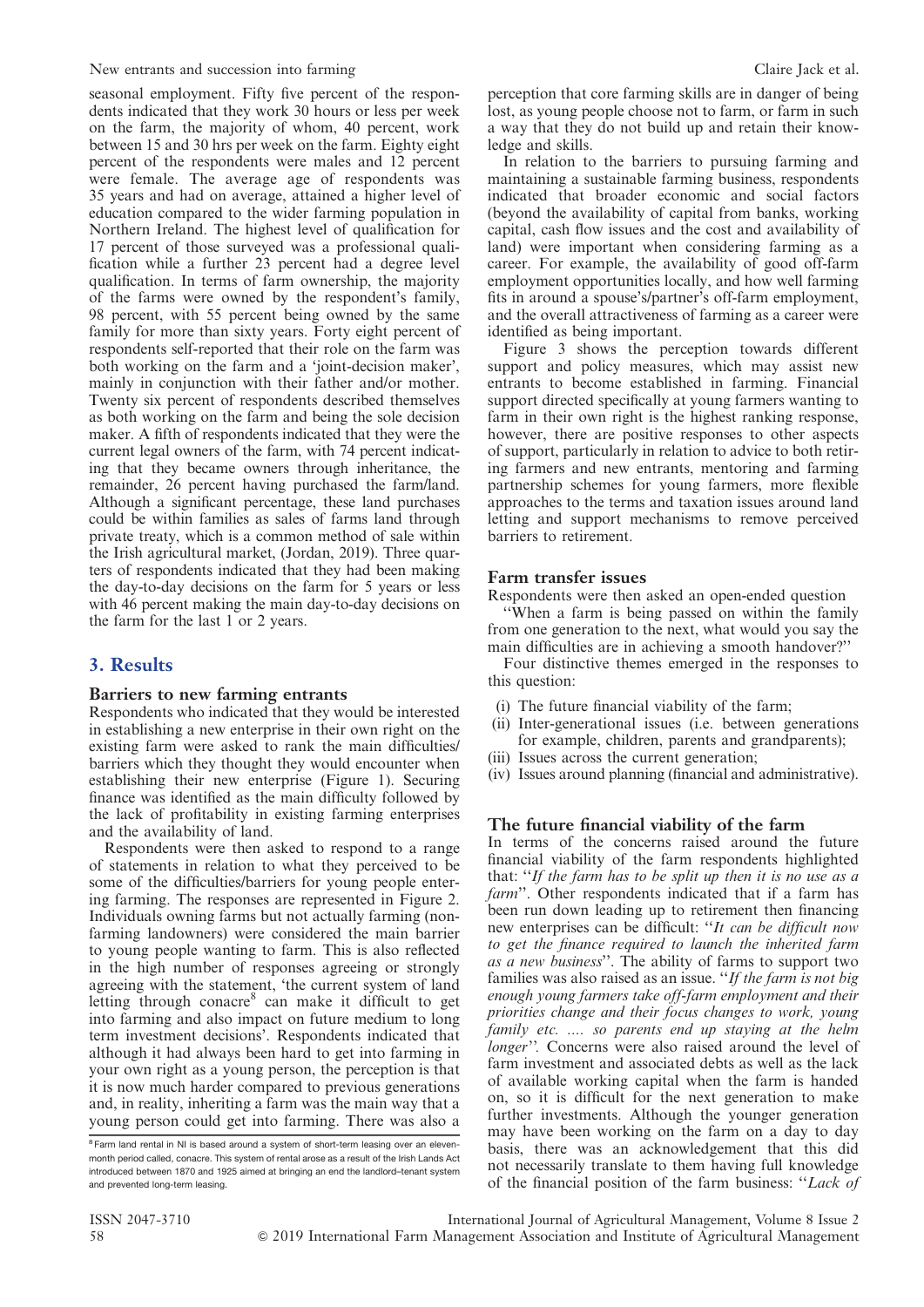

Figure 1: Perceived difficulties in establishing a new enterprise on an existing farm for new entrants



Figure 2: Attitudinal responses to 'percieved barriers/difficulties' for new entrants to farming

knowledge of the financial state of the business with creditors and in general....as information is not generally shared other than market prices on the day''. In addition, respondents highlighted that there may still be a need for the older generation to be provided with a retirement income from the farm business which can create additional pressure. The balance and difficulty of maintaining a smooth transition in the farm transfer process was also highlighted: "There is an overlap....retaining a level of financial security for the predecessor whilst ensuring that the new member is not overburdened with crippling debt''.

Respondents highlighted that if a farmer chooses not to actively farm land that has been rented out in conacre over a number of years impacts on how the land has been maintained. These conacre rental agreements tend not to provide incentives for the renting farmer to make longer term decisions around land management and improvement compared to the land which they own themselves. Consequently, the respondents suggested that a higher level of investment would be needed to re-establish the land into production. This finding is supported by previous research undertaken in Ireland, (O'Donoghue et al., 2015). A number of respondents highlighted that if the land is currently rented on conacre due to retirement it acts as a barrier for the next generation wanting to establish the farm again as a viable business: ''Getting entitlements, capital for farm improvement and sound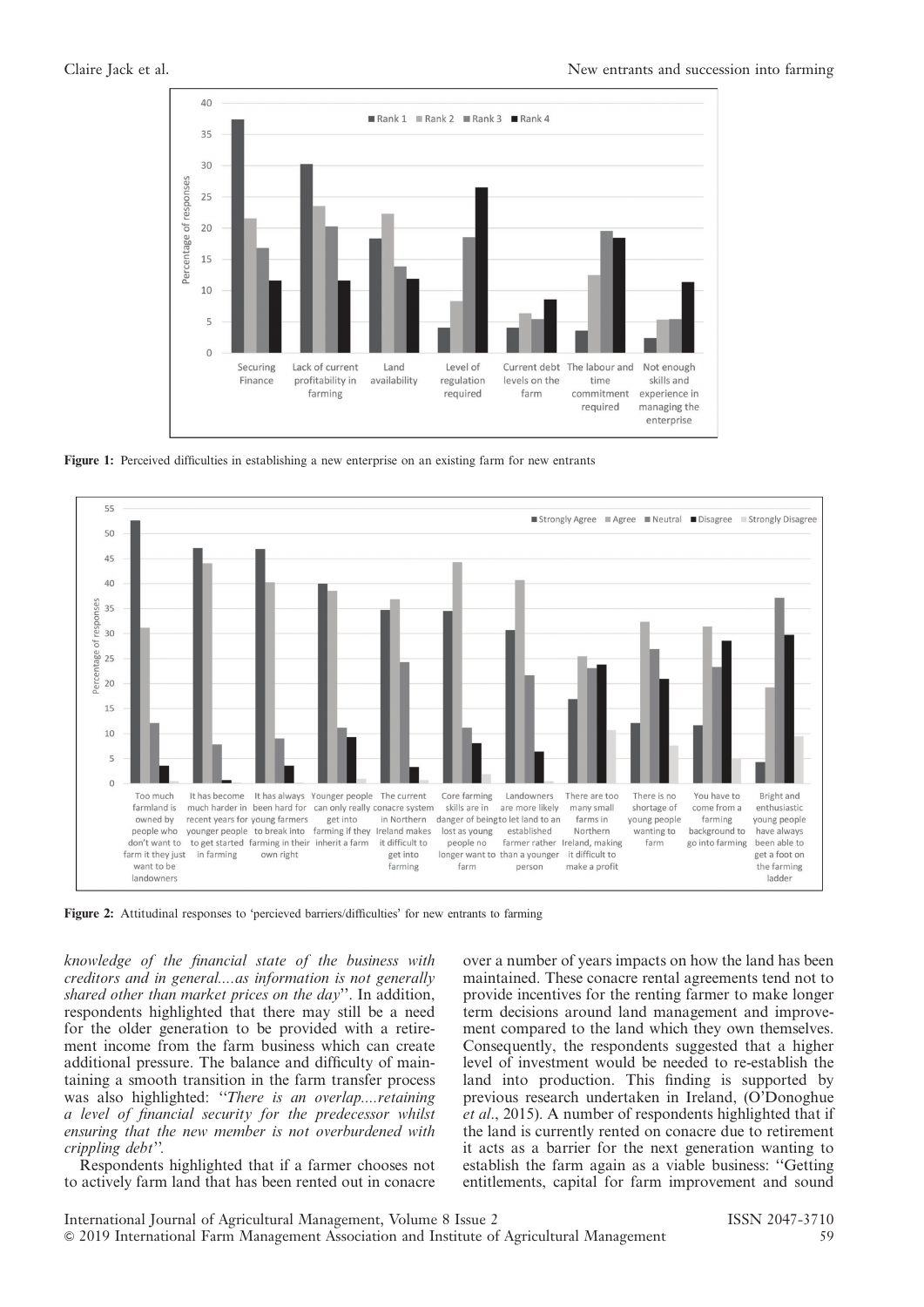

Figure 3: Helpfulness of measures to assist new entrants to become established in farming

advice are the biggest issues''. Finally, many respondents did feel that despite perhaps leading to: ''Awkward conversations which they would prefer to avoid,'' there needed to be more openness in communication between one generation and the next to discuss expectations and plans from all parties' perspectives.

#### Inter-generational issues

One of the main inter-generational issues was the timing around when the farm is handed over to a successor and this was viewed as crucial to the sustainability of the farm: "No point in receiving it (the farm) when you are in your forties or fifties you need it in your thirties to make good use of  $it$ <sup>"</sup>. From the perspective of the person handing the farm on, respondents indicated that there can be concern around marital/partner break-ups and the financial impact that this could have on the future of the farm with the: "Farm having to be sold". The transfer of managerial control was also highlighted as an area of difficulty. A commonly occurring theme throughout the responses was the view that older generation farmers want to stay in control and make little changes to the way the farm business is run, while the younger generation want to take control and introduce new ways of doing things. ''It is easier to let the farm be transferred on death as it avoids difficult situations,'' and in contrast: ''It is about getting complete control of the business at the right time....being able to bring new ideas and make vour own decisions to enhance the business". However, it is evident this is an area where more discussion and guidance and perhaps facilitation by a third-party is required: "The person passing on the farm has to be comfortable and confident that the person taking over has the ability and maturity to take the farm on," and: ''In my opinion there needs to be more support and guidance offered on creating partnerships between father and son''.

#### Issues across the current generation

The respondents to the survey did not indicate that there had been any difficulties or rivalry between other siblings in terms of the choice of the successor. This may be attributable to the fact that for those who responded to the survey, (their average age was 35 years), the decision on the farm around who would be the potential or actual successor had already been made. This would be in line with other research, which indicates that often, either directly or in directly, the choice of successor can happen at an early age (Schwartz, 2004).

However, issues arose across the current generation around who is family, when it comes to inheritance, how other siblings/in-laws may: "Want their cut," or: "Need provided for," and again the impact that this may have on the viability of the farm as a business. This was mainly perceived as disagreements amongst the siblings of those inheriting the farm and other: ''Family disagreements about who gets what''. Housing and the requirement for additional housing, or the provision of housing for other siblings, on the farm land was also identified as an issue. Furthermore, the relationship and tensions that may arise between farming and non-farming siblings was raised as an issue: "Family members with no interest in farming trying to sell it (land) to make a quick profit," and: "Other members thinking that they must get a share from it, even if they have moved away and have no interest in farming''.

### Issues around planning (financial and administrative)

Timely and good financial planning and provision by the older generation makes handover much easier, (Wilkinson and Sykes, 2007; Winter and Lobley, 2016). In addition, difficulties were perceived in relation to business planning relating to, and around the area of, succession. For example: taxation issues (inheritance and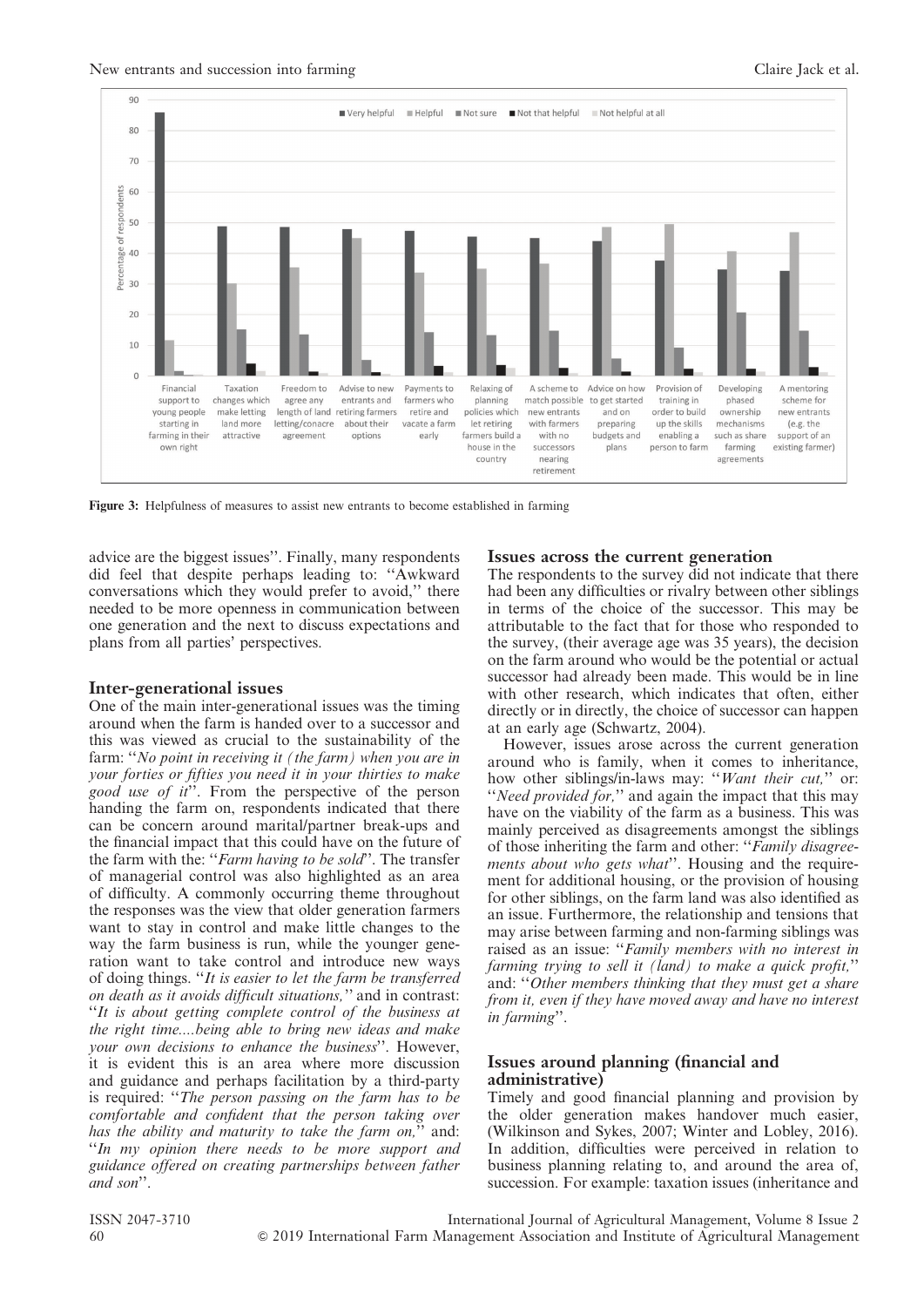capital gains), the administrative burden around setting up a new farm business herd number, solicitors/accountants fees and land valuations. A number of respondents expressed difficulties around a lack of co-ordination amongst the various agencies when land is being transferred: "When you inherit a farm the assumption amongst the agencies is that you know what to do and the rules''. Respondents indicated that the area of timely succession planning and advice around this is something where more guidance could be given and also that again impacts on both generations, i.e. the generation exiting farming and the new generation coming into farming, needed to be involved in that dialogue and advice.

# 4. Discussion

The majority of new entrants involved in this study were currently farming in some way, with their farming experience gained mainly from working on a familyfarm. There was a general acknowledgement that farming has high start-up costs and outside of inherited or earned wealth, for someone wanting to go into farming, access is very difficult. Respondents predominately expressed that entry for them into farming will take place eventually through succession (where they take over the management of the family-farm business) and ultimately inheritance of some/or all of the family-farm business and assets. As with all businesses, the succession strategy, in terms of both the farm business and wider farm household priorities, will take account of the economic situation, family life cycle and preferences and attitudes of family members. Given this, the new entrants surveyed exhibited a range of strategies in relation to their farming activities and how they viewed the future potential of the farm business alongside other wider objectives. Examples of new entrant's strategies included: introducing new enterprises, intensifying production, diversifying into other enterprises or non-traditional farming enterprises or developing a pluri-active approach where farming is undertaken on a part-time basis as well as engaging in off-farm employment. Those respondents from smaller farms, particularly beef and sheep farms were more likely to be in and planned to remain in, off-farm employment.

For many of those surveyed, both the cost and availability of land was deemed a fundamental barrier to entering farming. In terms of land availability, the capitalisation of agricultural support payments into land values (under successive CAP reforms) has resulted in farmers being disinclined to sell land in the expectation of future gains (Jack et al., 2009). Even when land becomes available the current levels of farm profitability and capital constraints can impact on the ability to purchase land to allow for expansion (Hennessy and Rehman, 2007). Therefore, in a situation where a farmer wants to bring a potential successor into the farm business but needs to expand production/enterprises to allow for it to be profitable to do so, land availability is a limiting factor. The current conacre system was also raised as a concern in the current survey because it did not allow for longer-term strategies in relation to farm business planning. Furthermore, the authors also found concerns about both securing conacre land and the price of securing it as farmers remained uncertain about the impact of the implementation of current CAP reforms.

In addition, new entrants in this survey indicated that farmers letting land took a: ''Better the devil you know,'' approach, that is they were more likely to continue to let it to existing established farmers rather than allow it to be taken up by a younger farmer who is a new entrant. The flexibility of land-letting agreements was raised as an important issue in the current survey in relation to the ability to expand farm enterprises or take on new enterprises. From a policy perspective, an assessment of the nature of and role of different types of land-letting agreements and support for the introduction and development of shared farming initiatives is something which should be explored. However, this should be viewed in the context that farmers may be reluctant to be seen as 'non-active'; or not involved directly in farming from the perspective of taxation regulations, particularly income, inheritance and capital gains tax relief, which may incentivise a farmer to remain active and in business (Hill and Cahill, 2007).

Historically, for rural areas in Northern Ireland, policymakers have tended to emphasise the need for employment generation and creation at a local level and rural development policies tended to focus on agriculture and agriculturally related industries, (Scott, 2004). However, the rural and the urban in terms of economic activity have shown a greater degree of integration and over recent years the rural economy has become more diversified, (Scott, 2004). This has brought significant change for indigenous rural families, and those surveyed did indicate the importance of the wider rural economy in terms of influencing their decision to farm.

Farm operator, spouse, or both face important decisions regarding maintaining the farm business, sourcing additional income and accessing off-farm employment. In 1997, for those farmers aged under 65 years of age, 30 percent had some other form of 'other gainful activity' and this had increased to 44 percent by 2016; an increase of almost a third, (DAERA, 2017). In the current survey, most respondents indicated that not only for themselves but for their spouse/partner, the ability to access good off-farm employment was important, this is reflected in DAERA (2017) which indicated that for all those farms were the farmer is under 65 years of age, 55 percent of households have either the farmer, the spouse or both engaged in off-farm employment. This trend towards a greater reliance on off-farm employment has broadened the context of farm household decisions, (Moss et al. 2004). Whilst farm businesses and households through their production and consumption activities on and off-farm contribute to the rural economy, a strong and diversified rural economy providing off-farm work as well as services is critical for the well-being of farm households for whom farming alone would not sustain an adequate household income (Jones et al., 2009). Respondents indicated for succession to be successful on a farm, particularly those which may not be able to sustain two family households, off-farm sources of income and, in particular, income from off-farm employment is of vital importance in ensuring the sustainability of farms, particularly smaller farms. Household consumption demands and farm investment cannot be financed from the income generated by a small farm and off-farm income can remove the pressure of having to meet all family consumption needs from farming income and can have a smoothing out effect during periods of 'cash flow'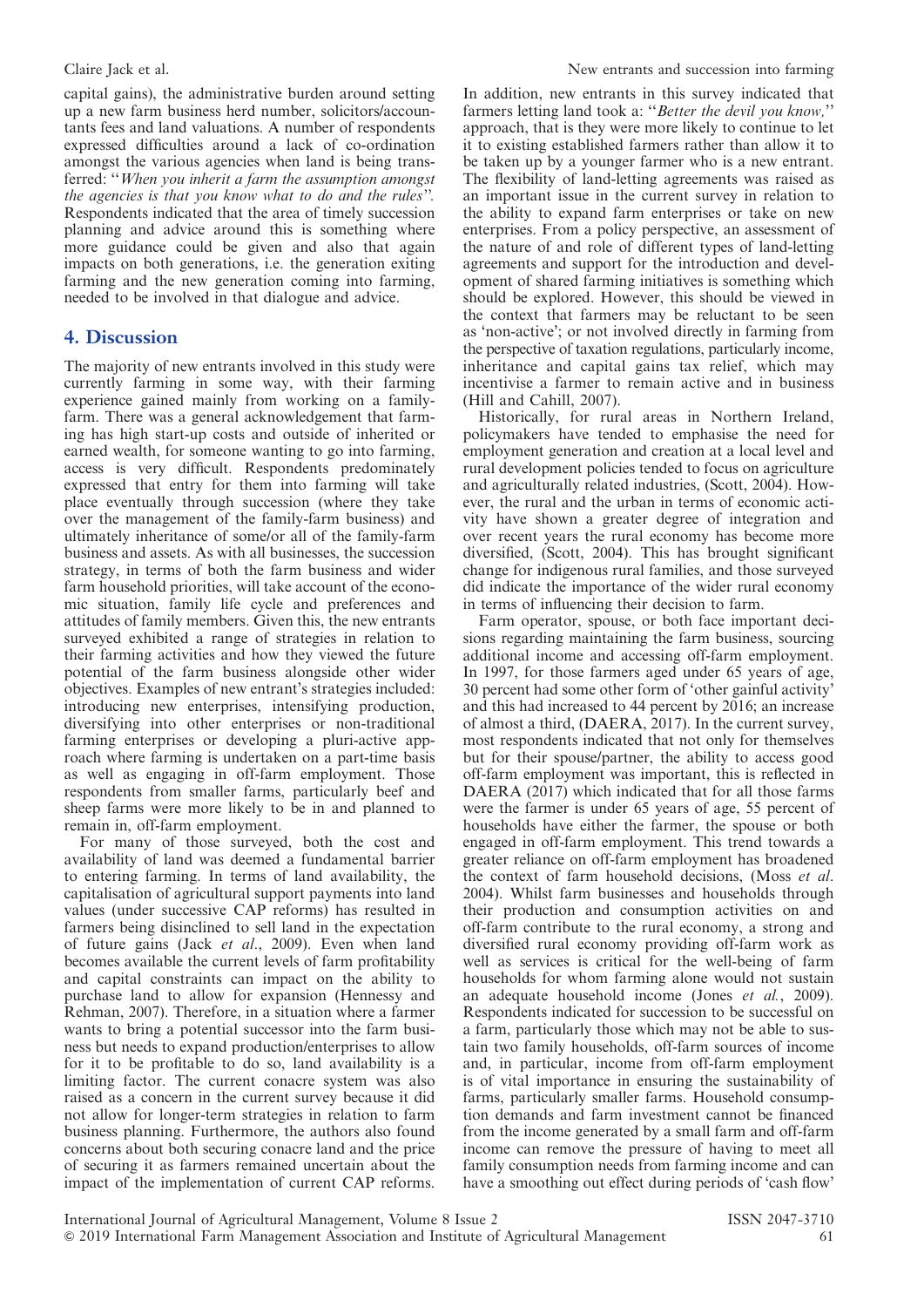difficulties (Jack et al., 2009). These results support the idea that in terms of farm viability, family-farm households and farm business sustainability is intrinsically linked to the wider economic and social development of rural areas.

A key factor in the development of the family-farm business is planning farm succession. Researchers in the field of family businesses agree that the intergenerational transfer decision is one of the most important issues that family businesses can make (Brockhaus, 2004; Glover, 2011). A distinguishing feature of family-farm businesses is that farming is not just a job but a way of life, involving the wider family household so transferring management and subsequently ownership of a family-farm from one generation to the next is a crucial aspect of the sustainability of any farm business into the future. Projection of structural change in agriculture requires an understanding of the complex social and economic motives underlying household behaviour. Respondents indicated that one of the strong motivational factors for being in farming was to: ''Keep the family name on the land". This response encapsulates the idea that the family-farm is not only a business but a family home (often incorporating a wider group of family members and siblings) and any transfer of resources can be difficult within this context. The responses within the survey reflected the difficulties of the very sensitive issue of succession and subsequent inheritance. A number of issues were raised around the provision for other siblings and whether or not the farm, in the short to medium term, could provide adequate financial resources to do this without compromising the long term viability and sustainability of the farm itself. This complexity of issues around farm succession was also found by Conway et al. (2017) who stated that a farmer's decision to retire can be affected by inter-generation conflict, the balance of power, the farmer's anxiety over their future security, a lack of confidence in their successor's ability or personal circumstances and reservations about the changes their successor would make.

Traditional gender roles in farming are reflected in the survey results; 12 percent of the respondents were women, the majority of which were farming part-time. In 2010, within the NI farming population 9 percent of farmers were women, (DAERA, 2018c) with 45 percent of the female farmers aged 65 or over compared with 35 percent of male farmers. Although primogeniture often characterises farm succession, increasingly as the nature of farming changes there is evidence that women are more involved in the farm decision-making processes. In the US, 62 percent of farm women who were of working age had off-farm jobs, providing an income that helps to support the household and indirectly farm investment. Findeis and Swaminathan 2002, identify that women who are involved in their own family farm are more likely to be involved in decision-making on the farm. In research undertaken in the UK by Glover (2014), using an ethnographic longitudinal case study, this identified the power struggle and gender issues in a small familyfarm business, suggesting gender creates conflict not only in the business but also in the family. The case study focuses on the struggle of the single daughter position as a partner in the family-farm, in the context of her father's preference towards male farm employees. Gender stereotypes seems to hold in the agrarian context well into the 21<sup>st</sup> Century, males favoured over daughters. Shortall's research (2017) on gender roles in Irish farm households over a period of 25 years (1987 to 2012) argues that even though there are considerable changes in the gender relation with the farm household, farming as an occupation remains tied to gender and male farmer work identity. The focus group research suggested that women reinforce their husband's position as breadwinners, even when their off-farm employment income is the primary source of income in the farm household. The line of inheritance remains in place with both parents expressing concern for the future of the son in farming in the context of economic uncertainty around future viability of farms while their hope would be that the daughter, ''if she loves farming" to "marry into land" (Shortall, 2017).

Succession planning within farm businesses involves a smooth financial transition from the older generation to the younger generation as well as considering factors such as, housing provision for a retiring farmer and adequate income provision in retirement, to ensure the long-term viability of the business. Poor succession planning can make it difficult to achieve a desirable level of income to provide for both households and young entrants can be often caught in a 'holding position' where they work off-farm with a view to taking over the management of the farm at a later date. However, rather than this being a short-term solution, this can continue indefinitely and as a number of respondents from this survey stated, this can lead to a change in objectives particularly in relation to the farm business and wider household objectives, which may make the probability of the farm being operated on a full-time basis less likely. Respondents indicated that the area of timely succession planning and advice around this was something where more guidance could be given with both generations involved in that dialogue and advice. Respondents showed support for this dialogue to be facilitated through the engagement of professional mediators with the involvement of other professionals (i.e. accountants and solicitors).

A key component of the EU agricultural policy agenda is to redress an ageing farm population by increasing the number of younger entrants to farming (European Commission, 2012). Younger farmers are deemed to be more innovative, better educated, and more open to adopting new technologies and innovations on the farm resulting at an overall aggregate level, in improved competiveness and productivity within the sector (Potter and Lobley, 1996; Lobley et al., 2010; Howley et al., 2012). However, an emerging issue is the understanding of the definition of young farmers, successors and/or new entrants to farming (Zagata and Sutherland, 2015). As the results of this survey show, for those who are successors and for those who are entering farming as new entrants there can be a range of ages and variety of circumstances under which succession can happen. Successors and/or new entrants can be farming on a part-time basis or they can be returning to farming after being away from farming for a number of years. They may have a high level of agricultural related training whilst others may have minimal agricultural training and/or experience. This is supported by Uchiyama (2014) who found that new entrants to farming can either be those who come 'back to home farms' from non-farming jobs (i.e. farmers' children or retired people); those who are 'new employees in farm businesses'; and those who 'create new farms'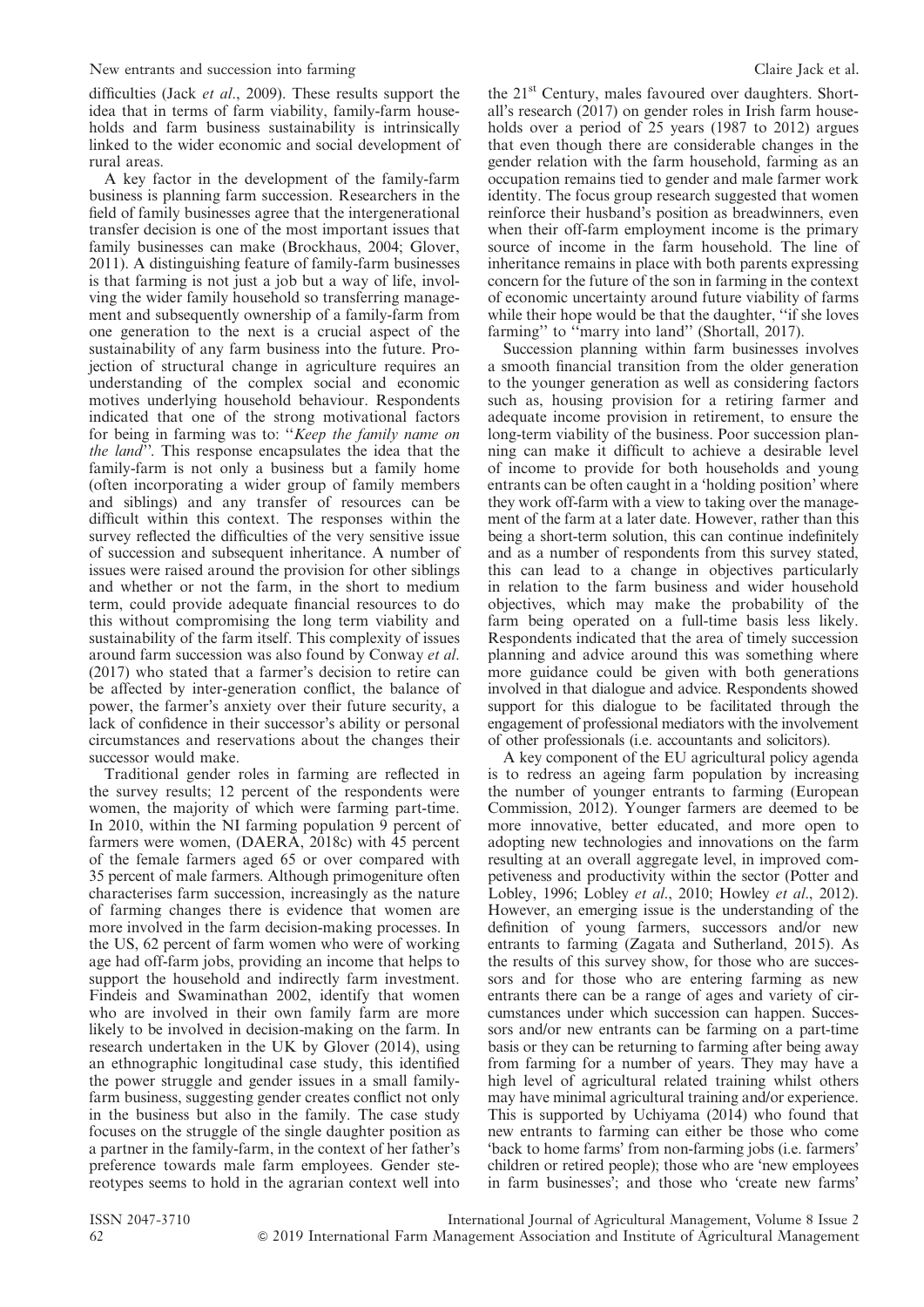(i.e. who do not succeed to farming through inheriting the management and ultimately the assets of the farm). There is no indication that a successor or a new entrant will necessarily be young as defined by the legislative framework of the CAP.

The wider demographic characteristics of new entrants including gender, age and educational achievement, alongside other key socio-economic variables, can have important influences on new entrants/young farmers' attitudes and behaviours around the future sustainability of the farm and at a broader level, how that impacts on the economic development of rural areas. Therefore, in the context of structural adjustment and informing the policy evidence base a better understanding is needed to explore the intentions of young farmers and new entrant farmers particularly in relation to their decisions to farm either full-time or part-time. Currently, Eurostat figures are limited in this area and do not provide the detail from which to explore who are the new entrants to farming. However, important decision-making processes and behaviours are on-going at the farm-level and there is merit from an evidence based policy perspective to investigating further how an individual's entry into farming comes about.

# 5. Conclusion

The results from this study, reflect the strong interaction which exists between 'family' and 'business' within the Northern Ireland farm sector and an appreciation of the difficulties which can be encountered in family-farm businesses, particularly in relation to the sustainability and viability of the farm as it moves from one generation to the next. There are a number of issues which can impact and influence new entrants to farming being successful. These issues include the profitability of the farm business, household factors, the age of the farmer when a successor is identified, the stage in the household lifecycle when a successor is identified, the dynamics of the family household and the role of the wider rural economy. All of these issues were raised within the context of the results of this survey, highlighting potential barriers to new entrants to farming in Northern Ireland and the influence this may have on the future trajectory of family-farms. In view of the undesirable structural rigidities that can arise due to the barriers to resource mobility identified in this study there is a public interest in facilitating positive structural change and an ongoing role for public policy to target some of the key constraints identified.

# About the authors

Dr Claire Jack is a Principal Agricultural Economist at the Agri-Food and Biosciences Institute (AFBI), Belfast, Northern Ireland.

Dr Corina Miller is a Research Fellow at the Centre for Public Health, Queen's University Belfast, Belfast, BT12 6BJ, Northern Ireland.

Dr Austen Ashfield is an Agricultural Economist at the Agri-Food and Biosciences Institute (AFBI), Belfast, Northern Ireland.

Dr Duncan Anderson was formerly a Principal Agricultural Economist at the Agri-Food and Biosciences Institute (AFBI), Belfast, Northern Ireland.

# Acknowledgement

The authors are grateful to the Department of Agriculture, Environment and Rural Affairs, who funded the research on which this article is based. The authors are grateful to the anonymous reviewers for their constructive comments on the original manuscript.

# **REFERENCES**

- ADAS (2004). Entry to and Exit from Farming in the United Kingdom. ADAS Consulting Ltd, Wolverhampton, UK.
- Benavides-Velasco, C.A., Quintana-Garcia, C. and Guzman-Parra, V. (2013). Trends in family business research. Small Business Economics, 40, pp. 41-57. DOI: 10.1007/s11187- 011-9362-3.
- Bowman-Upton, N. (1991). Transferring Management in the Family-Owned Business, avaiable at: http://www.hispanicbic. org/docs/ManagementTransfer.pdf (accessed 15 August 2017).
- Brockhaus, R.H. (2004). Family business succession: suggestions for future research. Farm Business Review, 17(3), pp. 165-177. DOI: 10.1111/j.1741-6248.2004.00011.
- Caskie, P., Davis, J., Campbell, D. and Wallace, M. (2002). An economic study of farmer early retirement and new entrant schemes for Northern Ireland. Queen's University Belfast, Belfast, Northern Ireland.
- Conway, S., McDonagh, J., Farrell, M. and Kinsella, A. (2017). Uncovering obstacles: The exercise of symbolic power in the complex arena of intergenerational family farm transfer. Journal of Rural Studies, 54, pp. 60-75. DOI: 10.1016/ j.jrurstud.2017.06.007.
- DAERA (2018a). Statistical review of Northern Ireland Agriculture 2017. Department of Agriculture and Rural Development, Dundonald House, Upper Newtownards Road, Belfast, Northern Ireland.
- DAERA (2018b). The agricultural Census in Northern Irleand (Results for June 2018). Department of Agriculture and Rural Development, Dundonald House, Upper Newtownards Road, Belfast, Northern Ireland.
- DAERA (2018c). Equality Indicators for Northern Ireland Farmers. Department of Agriculture and Rural Development, Dundonald House, Upper Newtownards Road, Belfast, Northern Ireland.
- DAERA (2017). EU Farm Structure Survey 2016 Northern Ireland. Department of Agriculture and Rural Development, Dundonald House, Upper Newtownards Road, Belfast, Northern Ireland.
- Davis, J., Caskie, P. and Wallace, M. (2013). Promoting structural adjustment in agriculture: The economics of New Entrant Schemes for farmers. Food Policy, 40, pp. 90–96. DOI: 10.1016/j.foodpol.2013.02.006.
- Davis, P.S. and Harveston, P.D. (1998). The influence of family on business succession process: a multigenerational perspective. Entrepreneurship Theory and Practice, 22(3), pp. 31-53.
- Dellapasqua, C., (2010). Young farmers and the EU's rural development policy. In CEJA Conference on Multifunctional Agriculture, 15 December 2010.
- Deutskens, E., de Ruyter, K., Wetzels, M. and Oosterveld, P. (2004). Response Rate and Response Quality of Internet-Based Surveys: An Experimental Study. Marketing Letters, 15(1), pp. 21-36. DOI: 10.1023/B:MARK.0000021968.864 65.00.
- De Massis, A., Chua, J.H. and Chrisman, J.J. (2008). Factors preventing intra-family succession. Family Business Review 21(2), pp. 183-199. DOI: 10.1111/j.1741-6248.2008.00118.